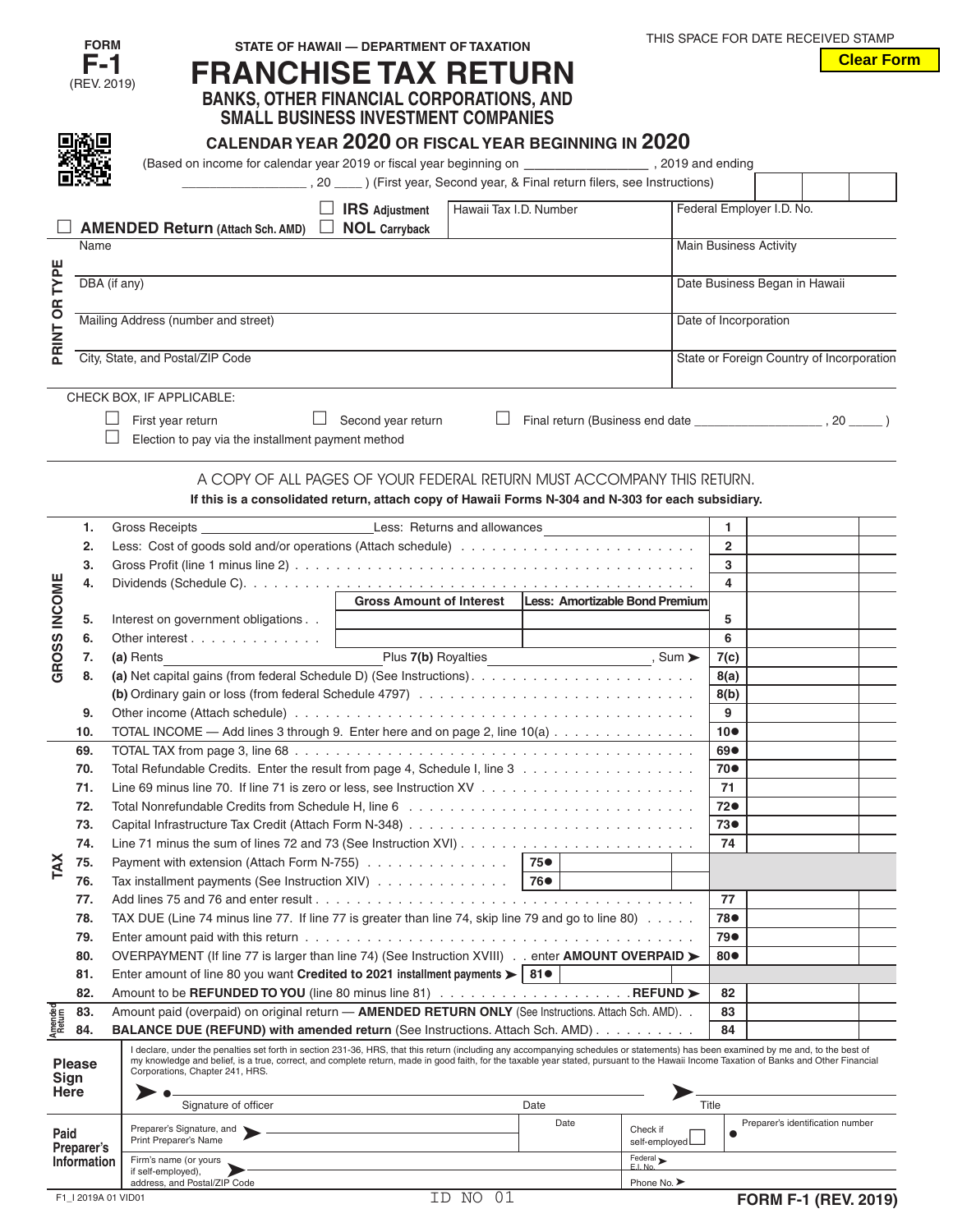

h

| 10. | (a) TOTAL INCOME — from page 1, line 10 $\dots \dots \dots \dots \dots \dots \dots \dots \dots \dots \dots \dots \dots \dots \dots$                                                                                            | 10(a)             |  |
|-----|--------------------------------------------------------------------------------------------------------------------------------------------------------------------------------------------------------------------------------|-------------------|--|
|     | <b>DEDUCTIONS</b>                                                                                                                                                                                                              |                   |  |
| 11. |                                                                                                                                                                                                                                | 11                |  |
| 12. |                                                                                                                                                                                                                                | $12 \overline{ }$ |  |
| 13. |                                                                                                                                                                                                                                | 13                |  |
| 14. | (a) Bad debts (Schedule F)<br>Plus 14(b) Rents<br>, Sum $\blacktriangleright$                                                                                                                                                  | 14(c)             |  |
| 15. | (a) Taxes (Attach schedule)<br>Plus 15(b) Interest No. 2018 Sum ▶                                                                                                                                                              | 15(c)             |  |
| 16. |                                                                                                                                                                                                                                | 16                |  |
| 17. |                                                                                                                                                                                                                                | 17                |  |
| 18. |                                                                                                                                                                                                                                | 18                |  |
| 19. |                                                                                                                                                                                                                                | 19                |  |
| 20. |                                                                                                                                                                                                                                | 20                |  |
| 21. | Amounts contributed under: (a) Pension, profit-sharing, stock bonus, annuity plans (Attach schedule)                                                                                                                           | 21(a)             |  |
|     | (b) Other employee benefit plans (Attach schedule) $\ldots$ ,                                                                                                                                                                  | 21(b)             |  |
| 22. | Other deductions (Attach schedule) with a state of the state of the state of the state of the state of the state of the state of the state of the state of the state of the state of the state of the state of the state of th | 22                |  |
| 23. |                                                                                                                                                                                                                                | $23\bullet$       |  |
| 24. |                                                                                                                                                                                                                                | 24                |  |

## **STATE ADJUSTMENTS**

| ADD:                  |                                                                                                                 |    |  |       |  |
|-----------------------|-----------------------------------------------------------------------------------------------------------------|----|--|-------|--|
| 25.                   |                                                                                                                 | 25 |  |       |  |
| 26.                   | (a) Interest on obligations of the United States or its possessions or on securities issued under an            |    |  | 26(a) |  |
|                       | (b) Interest on state, territorial, municipal, county, or other bonds or securities, including Hawaiian issues, |    |  | 26(b) |  |
| 27.                   | Amount of deduction for bad debts taken on line $14(a)$ . (See Instructions IV(b) and VII) $\dots$              | 27 |  |       |  |
| 28.                   | Other additions required by law — submit schedule. (See Instruction $IV(b)$ )                                   | 28 |  |       |  |
| 29.                   |                                                                                                                 |    |  | 29    |  |
|                       |                                                                                                                 |    |  |       |  |
| 30.                   | Entire dividends as reported on page 1, line $4 \ldots \ldots \ldots \ldots$                                    | 30 |  |       |  |
| 31.                   | Bad debt deduction allowed by section 241-4(b)(3), HRS. (See Instruction VII(c))                                | 31 |  |       |  |
| 32.                   | Other deductions authorized by law — submit schedule. (See Instructions $VI(b)$ and $X(b)$ )                    | 32 |  |       |  |
| 33.                   |                                                                                                                 |    |  | 33    |  |
| <b>DEDUCT:</b><br>34. |                                                                                                                 |    |  | 34    |  |
|                       | Note: If you do not pood to apportion your income, ckin lines 25 through 56, onter the amount on                |    |  |       |  |

 **Note: If you do not need to apportion your income, skip lines 35 through 56, enter the amount on line 34 on line 57, and continue with line 58. Otherwise, continue with line 35.**

## **ADJUSTMENTS TO ARRIVE AT APPORTIONABLE BUSINESS INCOME SUBJECT TO TAX**

| <b>DEDUCT:</b>     |                                                                                                       |    |    |                             |  |
|--------------------|-------------------------------------------------------------------------------------------------------|----|----|-----------------------------|--|
| 35.                | Nonbusiness dividends included on page 1, line 4, and included                                        |    |    |                             |  |
|                    |                                                                                                       | 35 |    |                             |  |
| 36.                |                                                                                                       | 36 |    |                             |  |
| 37.                | Royalties from nonbusiness assets (Attach schedule)                                                   | 37 |    |                             |  |
| 38.                | Net profit from nonbusiness rental property                                                           | 38 |    |                             |  |
| 39.                | Net gain from nonbusiness assets (Attach schedule)                                                    | 39 |    |                             |  |
| 40.                |                                                                                                       | 40 |    |                             |  |
| 41.                |                                                                                                       |    | 41 |                             |  |
| 42.                |                                                                                                       |    | 42 |                             |  |
| ADD:               |                                                                                                       |    |    |                             |  |
| 43.                |                                                                                                       | 43 |    |                             |  |
| 44.                | Net loss from nonbusiness assets (Attach schedule).                                                   | 44 |    |                             |  |
| 45.                |                                                                                                       |    | 45 |                             |  |
| 46.                | Business income from sources within and without Hawaii (line 42 plus line 45)                         |    | 46 |                             |  |
| 47.                | $\degree$ % (from Schedule P, line 8), as apportionable income attributable to Hawaii and<br>Allocate |    |    |                             |  |
|                    |                                                                                                       |    | 47 |                             |  |
| F1 12019A 02 VID01 | (1)<br>ID NO                                                                                          |    |    | <b>FORM F-1 (REV. 2019)</b> |  |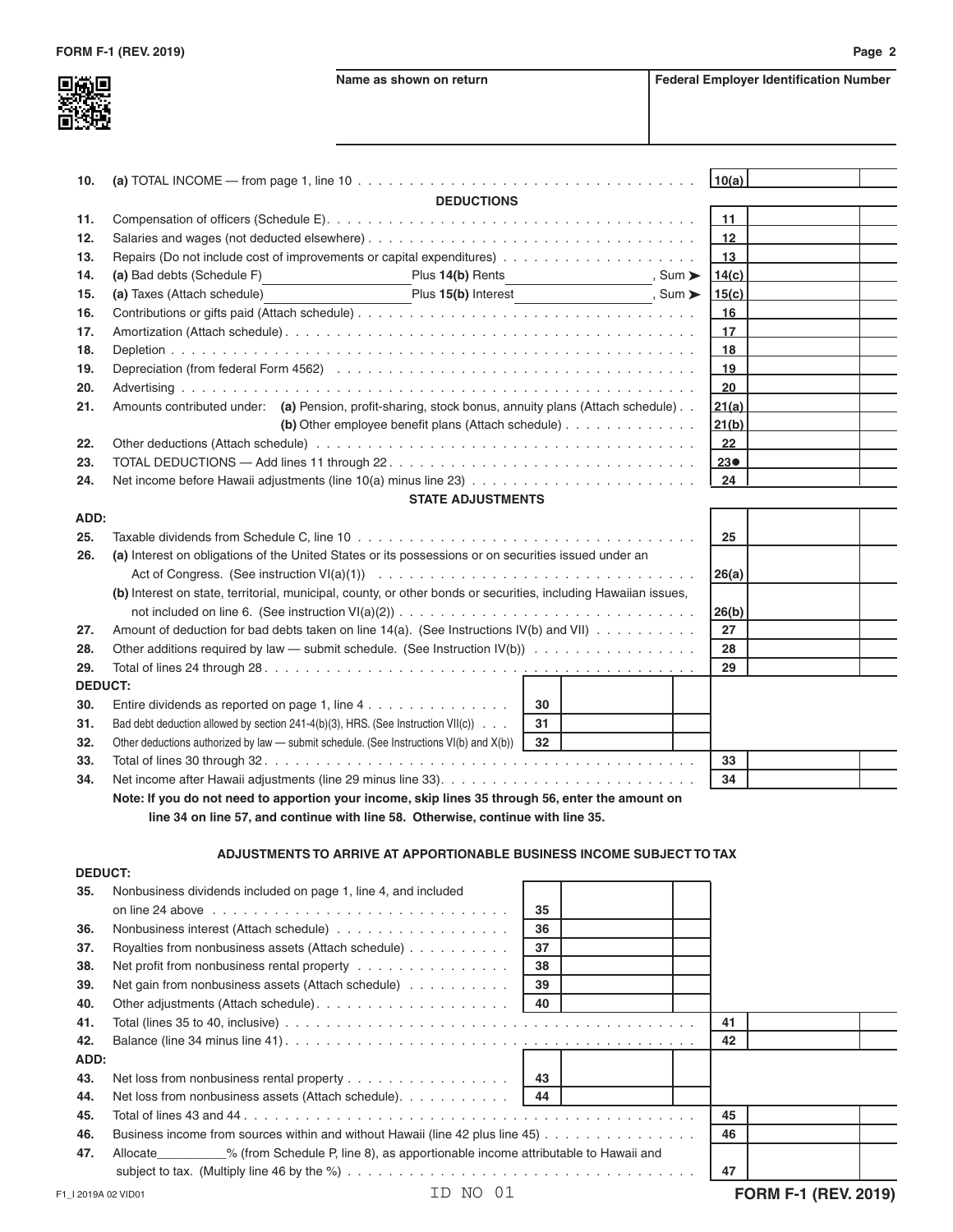|     |                                                                                                                                       | <b>CLASSIFICATION OF APPORTIONABLE BUSINESS INCOME SUBJECT TO TAX</b> |       |                                                                               |                                                                            |       |                        |  |
|-----|---------------------------------------------------------------------------------------------------------------------------------------|-----------------------------------------------------------------------|-------|-------------------------------------------------------------------------------|----------------------------------------------------------------------------|-------|------------------------|--|
| 48. | Enter the portion of the amount on line 47 that is ordinary income. $\ldots \ldots \ldots \ldots \ldots \ldots \ldots \ldots$         |                                                                       |       |                                                                               |                                                                            | 48    |                        |  |
| 49. | Enter the portion of the amount on line 47 that is net capital gain. Also, enter on line 60                                           |                                                                       |       |                                                                               |                                                                            | 49    |                        |  |
| 50. | Total (lines 48 and 49). This total must be equal to the amount on line $47. \ldots \ldots \ldots \ldots \ldots \ldots$               |                                                                       |       |                                                                               |                                                                            | 50    |                        |  |
|     |                                                                                                                                       | INCOME WHOLLY ATTRIBUTABLE TO HAWAII SUBJECT TO TAX                   |       |                                                                               |                                                                            |       |                        |  |
| 51. | Gain (or loss) from sale of real estate and other tangible assets located in Hawaii                                                   |                                                                       | 51    |                                                                               |                                                                            |       |                        |  |
| 52. | Royalties from property located in Hawaii                                                                                             |                                                                       | 52    |                                                                               |                                                                            |       |                        |  |
| 53. | Net profit (or loss) from nonbusiness rental property within Hawaii                                                                   |                                                                       | 53    |                                                                               |                                                                            |       |                        |  |
| 54. | Net gain from sale of nonbusiness assets located in or having tax                                                                     |                                                                       |       |                                                                               |                                                                            |       |                        |  |
|     | situs in Hawaii:                                                                                                                      |                                                                       |       |                                                                               |                                                                            |       |                        |  |
|     | (a) Net short-term capital gain $\ldots \ldots \ldots \ldots \ldots \ldots \ldots \ldots$                                             |                                                                       | 54(a) |                                                                               |                                                                            |       |                        |  |
|     | (b) Net capital gain attributable to Hawaii. (This amount, if any, also                                                               |                                                                       |       |                                                                               |                                                                            |       |                        |  |
|     |                                                                                                                                       |                                                                       | 54(b) |                                                                               |                                                                            |       |                        |  |
|     | (c) Net gain (or loss) from sale or exchange of property other than                                                                   |                                                                       |       |                                                                               |                                                                            |       |                        |  |
|     |                                                                                                                                       |                                                                       | 54(c) |                                                                               |                                                                            |       |                        |  |
| 55. | Income from intangible personal property. Include entire income                                                                       |                                                                       |       |                                                                               |                                                                            |       |                        |  |
|     | (or loss) of intangibles which, because of domicile of the corporation                                                                |                                                                       |       |                                                                               |                                                                            |       |                        |  |
|     | or business situs of intangibles, are located in Hawaii. Add back                                                                     |                                                                       |       |                                                                               |                                                                            |       |                        |  |
|     | Hawaii allocated, nonbusiness income and dividends.                                                                                   |                                                                       |       |                                                                               |                                                                            |       |                        |  |
|     | (a) Dividends included on line 35 above (Attach schedule).                                                                            |                                                                       | 55(a) |                                                                               |                                                                            |       |                        |  |
|     |                                                                                                                                       |                                                                       | 55(b) |                                                                               |                                                                            |       |                        |  |
|     | (c) All other income from intangibles (Attach schedule)                                                                               |                                                                       | 55(c) |                                                                               |                                                                            |       |                        |  |
| 56. |                                                                                                                                       |                                                                       |       |                                                                               |                                                                            | 56    |                        |  |
| 57. | Total of lines 47 and 56 (or the amount from line 34 if you did not need to apportion your income)                                    |                                                                       |       |                                                                               |                                                                            | 57    |                        |  |
| 58. |                                                                                                                                       |                                                                       |       |                                                                               |                                                                            | 58●   |                        |  |
| 59. |                                                                                                                                       |                                                                       |       |                                                                               |                                                                            | 59    |                        |  |
|     |                                                                                                                                       | <b>TAX COMPUTATION</b>                                                |       |                                                                               |                                                                            |       |                        |  |
| 60. | Enter the amount of net capital gains as shown on page 1, line $8(a)$ . (If you apportioned your income,                              |                                                                       |       |                                                                               |                                                                            |       |                        |  |
|     |                                                                                                                                       |                                                                       |       |                                                                               |                                                                            | 60    |                        |  |
| 61. |                                                                                                                                       |                                                                       |       |                                                                               |                                                                            | 61    |                        |  |
| 62. |                                                                                                                                       |                                                                       |       |                                                                               |                                                                            | 62(a) |                        |  |
|     | (b) Tax on net income $-7.92\%$ of amount on line 61 $\dots \dots \dots \dots \dots \dots \dots \dots \dots \dots \dots \dots$        |                                                                       |       |                                                                               |                                                                            | 62(b) |                        |  |
|     |                                                                                                                                       |                                                                       |       |                                                                               |                                                                            | 62(c) |                        |  |
|     | (d) Using the 7.92% rate, compute tax on all taxable income using amount from line 59                                                 |                                                                       |       |                                                                               |                                                                            | 62(d) |                        |  |
| 63. | Total tax (enter lesser of line 62(c) or 62(d)) $\ldots \ldots \ldots \ldots \ldots \ldots \ldots \ldots \ldots \ldots \ldots \ldots$ |                                                                       |       |                                                                               |                                                                            | 63    |                        |  |
| 64. | Recapture of Capital Goods Excise Tax Credit from Form N-312, Part II                                                                 |                                                                       | 64    |                                                                               |                                                                            |       |                        |  |
| 65. | Recapture of Low-Income Housing Tax Credit from Form N-586, Part III                                                                  |                                                                       | 65    |                                                                               |                                                                            |       |                        |  |
| 66. | Recapture of Capital Infrastructure Tax Credit from Form N-348, Part IV                                                               |                                                                       | 66    |                                                                               |                                                                            |       |                        |  |
| 67. | Total recapture of tax credits (Add lines 64, 65, and 66)                                                                             |                                                                       |       |                                                                               |                                                                            | 67    |                        |  |
| 68. |                                                                                                                                       |                                                                       |       |                                                                               |                                                                            | 68    |                        |  |
|     | <b>Schedule C</b><br><b>INCOME FROM DIVIDENDS (Classified for Hawaii Purposes)</b>                                                    |                                                                       |       |                                                                               |                                                                            |       |                        |  |
|     | 1. Name of declaring corporation                                                                                                      | 2. National Banking<br>Associations                                   |       | 3. Received from an<br>affiliate (including foreign)<br>as IRC section 243(b) | 4. Received by a small<br>business investment co.<br>operating under Small |       | 5. All other dividends |  |
|     |                                                                                                                                       |                                                                       |       | qualifying dividend                                                           | <b>Business Investment Act</b>                                             |       |                        |  |
|     |                                                                                                                                       |                                                                       |       |                                                                               |                                                                            |       |                        |  |
|     |                                                                                                                                       |                                                                       |       |                                                                               |                                                                            |       |                        |  |
|     |                                                                                                                                       |                                                                       |       |                                                                               |                                                                            |       |                        |  |
|     |                                                                                                                                       |                                                                       |       |                                                                               |                                                                            |       |                        |  |
|     |                                                                                                                                       |                                                                       |       |                                                                               |                                                                            |       |                        |  |
| 7.  | Dividends qualifying for the 70% dividends received deduction (Total of amounts in column 5)                                          |                                                                       |       |                                                                               |                                                                            |       |                        |  |
| 8.  |                                                                                                                                       |                                                                       |       |                                                                               |                                                                            |       |                        |  |

|  |  |  |  | <b>10.</b> Total taxable dividends (Add lines 8 and 9). Enter here and on page 2, line 25. |  |  |  |  |  |  |
|--|--|--|--|--------------------------------------------------------------------------------------------|--|--|--|--|--|--|
|--|--|--|--|--------------------------------------------------------------------------------------------|--|--|--|--|--|--|